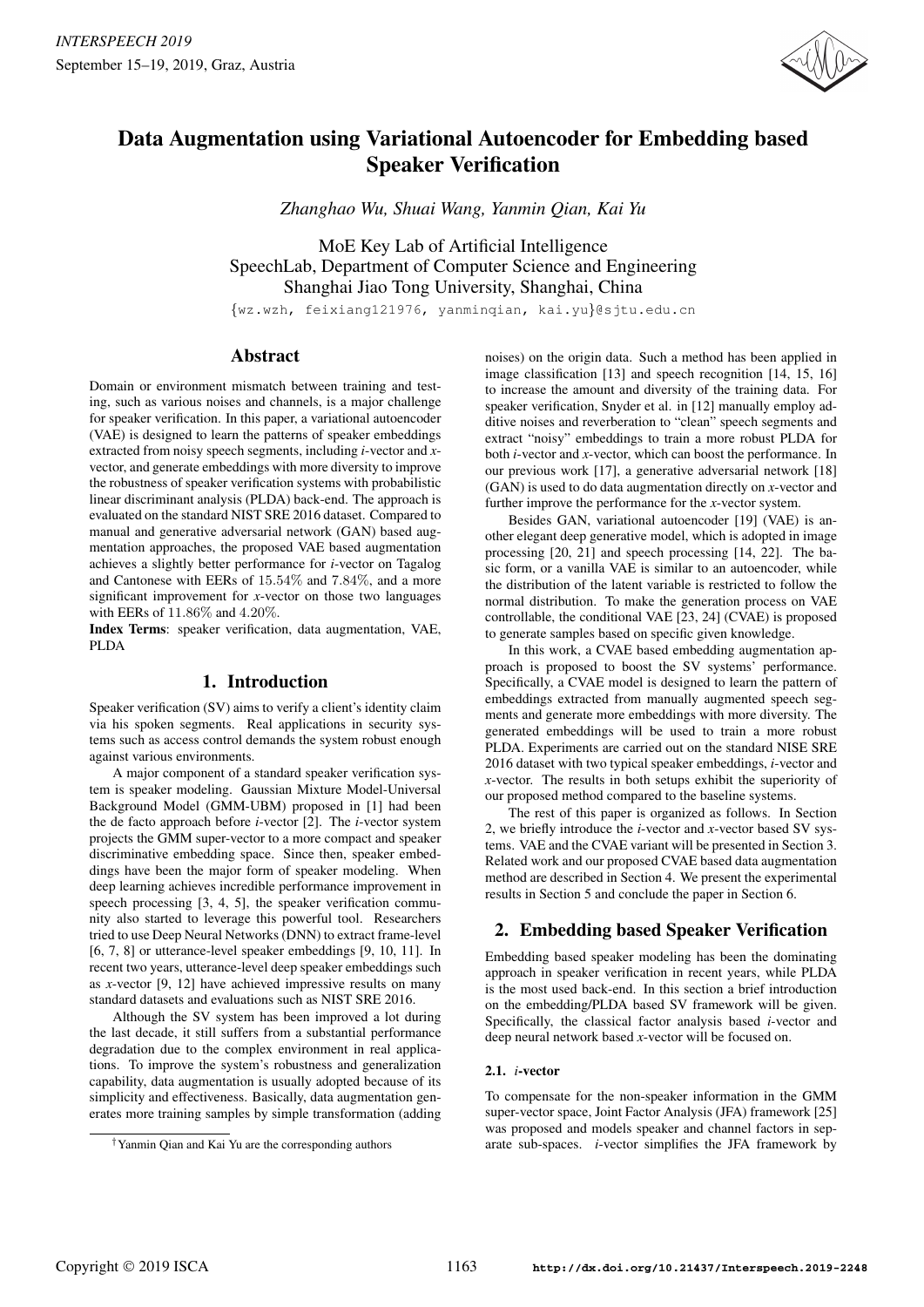modeling a single total variability subspace [2]. In the *i*-vector framework, the speaker- and session-dependent super-vector M (derived from UBM) is modeled as

$$
\mathbf{M} = \mathbf{m} + \mathbf{T}\mathbf{x} + \epsilon \tag{1}
$$

where m is a speaker and session-independent super-vector, T is a low rank matrix which captures speaker and session variability, x ∼ N (0, I), is a multivariate random variable, *i*-vector is the posterior mean of x.  $\epsilon \sim \mathcal{N}(0, I)$ , is the residual noise term to account for the variability not captured by T.

#### 2.2. *x*-vector

Deep neural network (DNN) has been heavily investigated for speaker embedding learning in recent two years, different architectures [26, 27] and different loss functions [9, 28, 29] have been investigated heavily. *x*-vector [9, 12] is a typical one and used by many researchers. In the *x*-vector framework, a timedelay neural network (TDNN) is trained for speaker embedding learning. The neural network receives frame-level spectral features as input, after several frame-level layers, a statistics pooling layer computes the mean and standard covariance of deep features from one utterance and output utterance-level features to the following layers. One or more embedding layers can be incorporated in the utterance-level layers to extract speaker embeddings. The extracted embeddings are then scored with PLDA. In our experiments, the *x*-vector extractor is trained following the standard Kaldi recipe [30].

#### 2.3. Probabilistic Linear Discriminant Analysis

Probabilistic Linear Discriminant Analysis (PLDA) is widely used as a compensation method and scoring back-end for *i*vector or *x*-vector based speaker verification [2, 9]. PLDA has several variants which are usually used in the speaker verification task [31], including the standard PLDA [32], two-cov PLDA [33, 34], heavy-tailed PLDA [35] and Simplified PLDA [34]. In this work, we follow the settings in [9] and use the two-cov variant [33] implemented in Kaldi [30] as the scoring back-end. In the two-cov PLDA, the *j*-th *i*-vector  $\mathbf{x}_j^{(s)}$  from the s-th speaker is assumed to be generated as,

$$
\mathbf{x}_j^{(s)} \sim \mathcal{N}(\mathbf{y}^{(s)}, \mathbf{W}^{-1})
$$
 (2)

$$
\mathbf{y}^{(s)} \sim \mathcal{N}(\boldsymbol{\mu}, \mathbf{B}^{-1})
$$
 (3)

where the within-speaker and between-speaker covariance matrices are  $W^{-1}$  and  $B^{-1}$ .  $\mu$  is the global mean and  $y^{(s)}$  represents the speaker vector of s-th speaker, a mean vector of all *i*-vector  $x_j^{(s)}$  from the *s*-th speaker. To deal with the mismatch between different domains, many domain adaptation methods for PLDA have been proposed [36, 7, 37]. In the NIST SRE 2016 evaluation condition, to utilize the provided unlabeled indomain data, the simple version of unsupervised adaption of PLDA implemented in Kaldi [30] is used. The basic idea is to take the unlabeled *i*-vectors from the target domain and use their mean and variance to adapt the PLDA matrices, implementation details can be referred to in "ivector-adapt-plda.cc" in Kaldi.

### 3. Variational Autoencoder

#### 3.1. Vanilla Variational Autoencoder

A variational autoencoder [19] (VAE) is a probabilistic generative model containing two parts, an encoder and a decoder. It assumes that data  $x$  from dataset  $X$  are generated by some random process, involved by the random latent variable z. In that random process, a value z is firstly sampled from the normal distribution, and then a value  $x$  is generated from a conditional distribution  $p_{\theta}(\mathbf{x}|\mathbf{z})$  parameterized by  $\theta$ :

$$
\mathbf{z} \sim \mathcal{N}(0, \mathbf{I}) \tag{4}
$$

$$
\mathbf{x} \sim p_{\theta}(\mathbf{x}|\mathbf{z}) \tag{5}
$$

Generally,  $p_{\theta}(\mathbf{x}|\mathbf{z})$  is considered as a decoder or genera- $\int p_{\theta}(\mathbf{z})p_{\theta}(\mathbf{x}|\mathbf{z})d\mathbf{z}$  is intractable, a recognition model  $q_{\phi}(\mathbf{z}|\mathbf{x})$ tor. As the integral of the marginal likelihood  $p_\theta(\mathbf{x})$  = with parameter  $\phi$  is introduced to approximate the true posterior  $p_\theta(\mathbf{z}|\mathbf{x})$ . Similar to the decoder, the recognition model is also represented by a neural network, which is considered as an encoder. Therefore, the lower bound of the marginal likelihood can be written as:

$$
\log p_{\theta}(\mathbf{x}) \geq \mathbb{E}_{q_{\phi}(\mathbf{z}|\mathbf{x})}[-\log q_{\phi}(\mathbf{z}|\mathbf{x}) + \log p_{\theta}(\mathbf{x}, \mathbf{z})]
$$
  
=  $-D_{KL}(q_{\phi}(\mathbf{z}|\mathbf{x})||p_{\theta}(\mathbf{z})) + \mathbb{E}_{q_{\phi}(\mathbf{z}|\mathbf{x})}[\log p_{\theta}(\mathbf{x}|\mathbf{z})]$  (6)

where  $p_{\theta}(\mathbf{z})$  is the prior distribution of latent variables, i.e.  $\mathcal{N}(0, I)$ , and  $D_{KL}$  is the Kullback-Leibler (KL) divergence. Maximizing the lower bound (eq. (6)) of the marginal likelihood with reparameterization trick [19] and Stochastic Gradient Variational Bayes [19] (SGVB) estimator, a VAE model can learn how to generate data given a random latent variable z sampled from the normal distribution.

#### 3.2. Conditional VAE

As mentioned in Section 1, to make the generation process more controllable, Sohn et al. in [23] proposed Conditional VAE (CVAE) based on the vanilla VAE. In addition to the latent variable **z**, a CVAE generates data  $\mathbf{x} \in \mathbb{R}^n$  with some given condition c. And the goal of CVAE is to maximize the log-likelihood of x given c, whose lower bound can be written as:

$$
\log p_{\theta}(\mathbf{x}|\mathbf{c}) \ge -D_{KL}(q_{\phi}(\mathbf{z}|\mathbf{x}, \mathbf{c})||p_{\theta}(\mathbf{z}|\mathbf{c})) + \mathbb{E}_{q_{\phi}(\mathbf{z}|\mathbf{x}, \mathbf{c})}[\log p_{\theta}(\mathbf{x}|\mathbf{z}, \mathbf{c})]
$$
(7)

Assume that the  $z$  is independent of  $c$  when  $x$  is unknown [24], the term  $p_{\theta}(\mathbf{z}|\mathbf{c})$  in the lower bound (eq. (7)) can be replaced by the normal distribution  $\mathcal{N}(0, I)$ .

## 4. VAE based Data Augmentation for Speaker Embedding

In [9], the authors manually employ additive noises and reverberation to the existing "clean" speech segments in training set, and a robust PLDA is trained with the embeddings extracted from the "clean" and "noisy" utterances. Our previous work [17] adopted a conditional GAN to directly do the data augmentation in the *x*-vector space, which further boosts the *x*vector/PLDA system's performance. In this paper, a CVAE model is used in a similar way for embedding augmentation and achieve further performance gain for both *x*-vector and *i*-vector systems.

The architecture of the proposed model is shown in Figure 1. A detailed description on the training and generation processes will be given in the following subsections.

#### 4.1. Training

The goal of our model is to maximize the log-likelihood  $\log p_{\theta}(\hat{\mathbf{x}}_u^{(s)} | \mathbf{y}^{(s)})$  of the noisy embedding  $\hat{\mathbf{x}}_u^{(s)}$  for the u-th utterance from the s-th speaker, given the corresponding speaker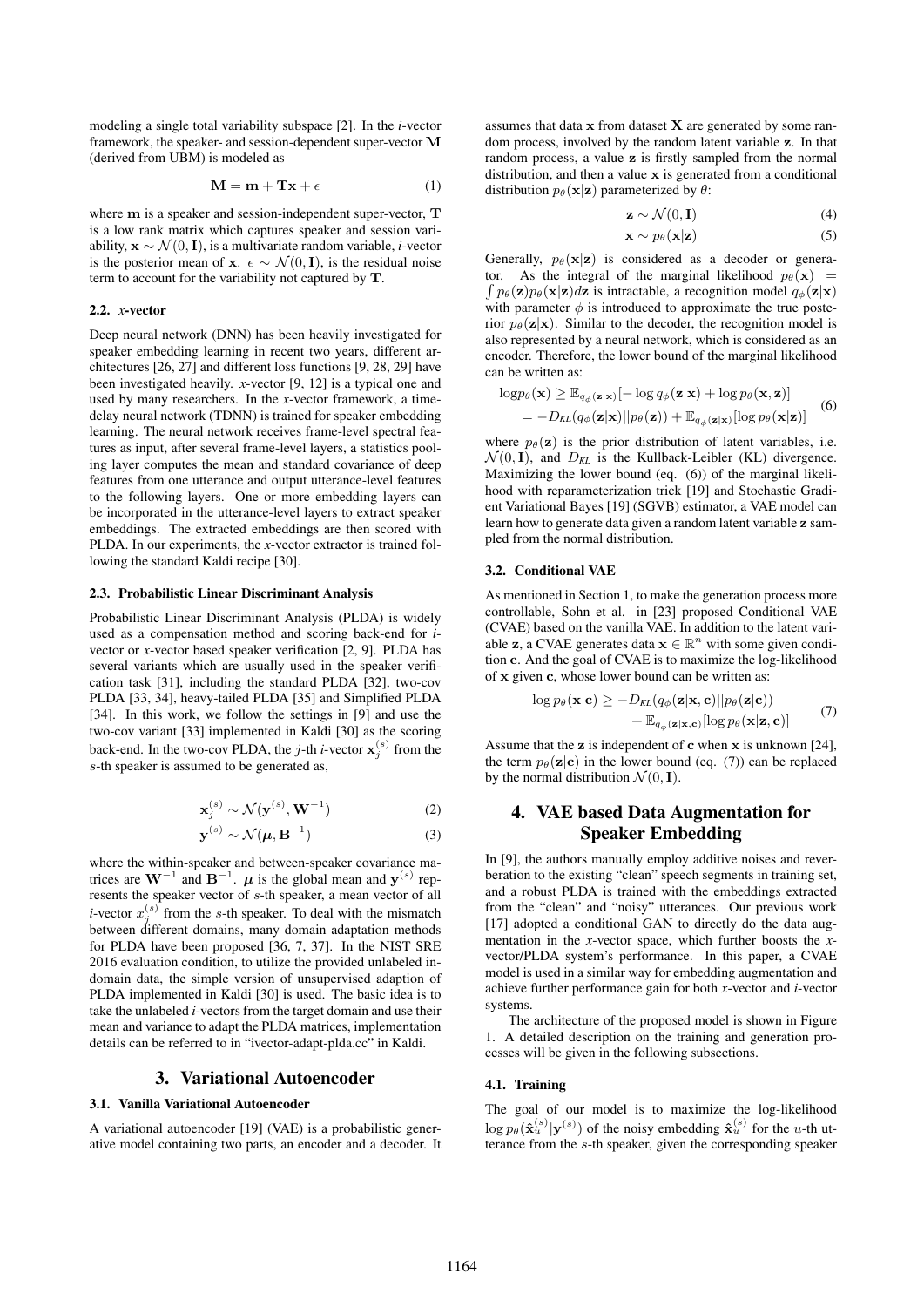

Figure 1: *Framework and detailed neural network configuration of the proposed CVAE data augmentation for embedding based speaker verification system. FC means fully connected layer, BN means batch normalization, Conv means convolutional layer, ConvTrans means transposed convolutional layer [38]. The numbers under the layers indicate model configuration, e.g.* [64, 2 × 6] *means the layer has* 64 *output channels and a kernel size of* 2 × 6*. The noisy embeddings and clean embeddings are all* d*-dimensional.*

embedding  $y^{(s)}$ , a mean vector of all clean embeddings  $x_u^{(s)}$ from the s-th speaker. With the speaker embeddings as condition, the model no longer needs to learn the distribution of the entire embeddings. Instead, it models the patterns of various noises and reverberation, using z as a high-level representation of those patterns. As mentioned in section 3, since the type of noises and reverberation is independent with  $y^{(s)}$  when noisy embedding  $\hat{\mathbf{x}}_u^{(s)}$  is unknown, the distribution  $p_\theta(\mathbf{z}|\mathbf{y}^{(s)}) =$  $\mathcal{N}(0, I)$ . Derived from the lower bound (eq. (7)), the model can be trained by minimizing the loss function below:

$$
D_{KL}(q_{\phi}(\mathbf{z}|\hat{\mathbf{x}}, \mathbf{y})||\mathcal{N}(0, \mathbf{I})) + BCELoss(\hat{\mathbf{x}}_u^{(s)}, \hat{\mathbf{x}}_u'^{(s)}) \quad (8)
$$

where  $\hat{\mathbf{x}}_u^{(s)}, \mathbf{y}^{(s)} \in [0, 1]^d$ .  $\hat{\mathbf{x}}_u'^{(s)}$  is the generated noisy embedding and  $BCELoss(x, x') = x \log x' + (1 - x) \log(1 - x')$ . The second term in formula (eq. (8)) is also regarded as a reconstruction loss, which is the binary cross entropy between the input and the generated noisy embeddings. By restricting the distribution of representation z to normal distribution, the Gaussian space is divided into different parts for the additive noise and reverberation. Therefore, sampling vectors from normal distribution, we can obtain the representation of some nonlinear combination of those attributes.

#### 4.2. Generation

At the generation stage, the encoder of the CVAE model is discarded. We sample multiple z from normal distribution  $\mathcal{N}(0, I)$ and feed them into the trained decoder from the CVAE model. In addition, a clean utterance embedding  $\mathbf{x}_u^{(s)}$  is given for each **z** as a condition. The noisy embeddings  $\hat{\mathbf{x}}^{\prime(s)}$  generated by the decoder are used as additional data to train a more robust PLDA model.

#### 4.3. Data Augmentation for Adapted PLDA

As mentioned in Section 2, a small amount of unlabeled indomain embeddings can boost the performance of speaker verification system by applying an unsupervised adaptation to the PLDA back-end. With the data augmentation model above, we can generate some noisy in-domain embeddings from the small set of clean ones. Here, the best way to augment the in-domain data is to train another data augmentation model on that domain. However the in-domain data is limited and unlabeled, so we use the same CVAE model above for simplicity. By combining these clean and noisy in-domain embeddings, the diversity increases. And then we can adapt the PLDA with the combination set and improve the stability of the adaptation process.

# 5. Experiments

#### 5.1. Datasets

Following the standard settings in the previous work, the training data consists of the SWBD portion and SRE portion, while the former includes Switchboard phases 2,3 and Switchboard Cellular 1,2, and the latter contains the NIST SRE 2004-2010. The *i*-vector and *x*-vector extractors are trained on the SWBD and SRE pooled data, while the PLDA and the VAE model are trained only on the SRE portion. The standard SRE16 evaluation set is used to measure the performance of the proposed system, which consists of Tagalog and Cantonese subsets. The enroll utterances have 60-second length while the test utterances vary from 10-60 seconds. The manual augmentation procedure follows the Kaldi SRE16 recipe [30], additive noises and reverberation are added to the original audios to generate the noisy ones. Details can be referred to in [12]. The number of embeddings to train the VAE model is roughly 90,000, both for *i*-vector and *x*-vector based systems. As a common trick for VAE and GAN training, all the embeddings are scaled to [0, 1].

#### 5.2. *i*-vector and *x*-vector Extractors

The settings of *i*-vector and *x*-vector follow the Kaldi SRE16 recipes v1 and v2, respectively. For the *i*-vector, 20 dimensional MFCCs with delta and double-delta coefficients appended form the 60-dimension input for the system, 2,048 Gaussian components are used for the UBM training and the dimension of *i*vector is set to 600. For the *x*-vector system, a TDNN is trained on the 30-dimension MFCCs and 512-dimension *x*-vectors are extracted.

#### 5.3. Implementation Details of the Augmentation via CVAE

The CVAE framework mentioned in section 4 is used in the experiments. The model learns to generate data with more diversity from the manually augmented noisy data. The detailed neural network configuration is also shown in Figure 1.

The encoder network consists of two convolutional layers and two fully connected layers, while the decoder network consists of two transposed convolutional layers. 256-dimensional mean vectors  $\mu$  and variance vectors  $\sigma^2$  are predicted by the encoder network, which is used for reparameterization and computing the KL-Divergence as mentioned in Section 3. Speaker embeddings are fed to both the encoder and decoder networks. A sigmoid function is applied to the output to restrict the generated samples in [0, 1]. To stabilize the training process, we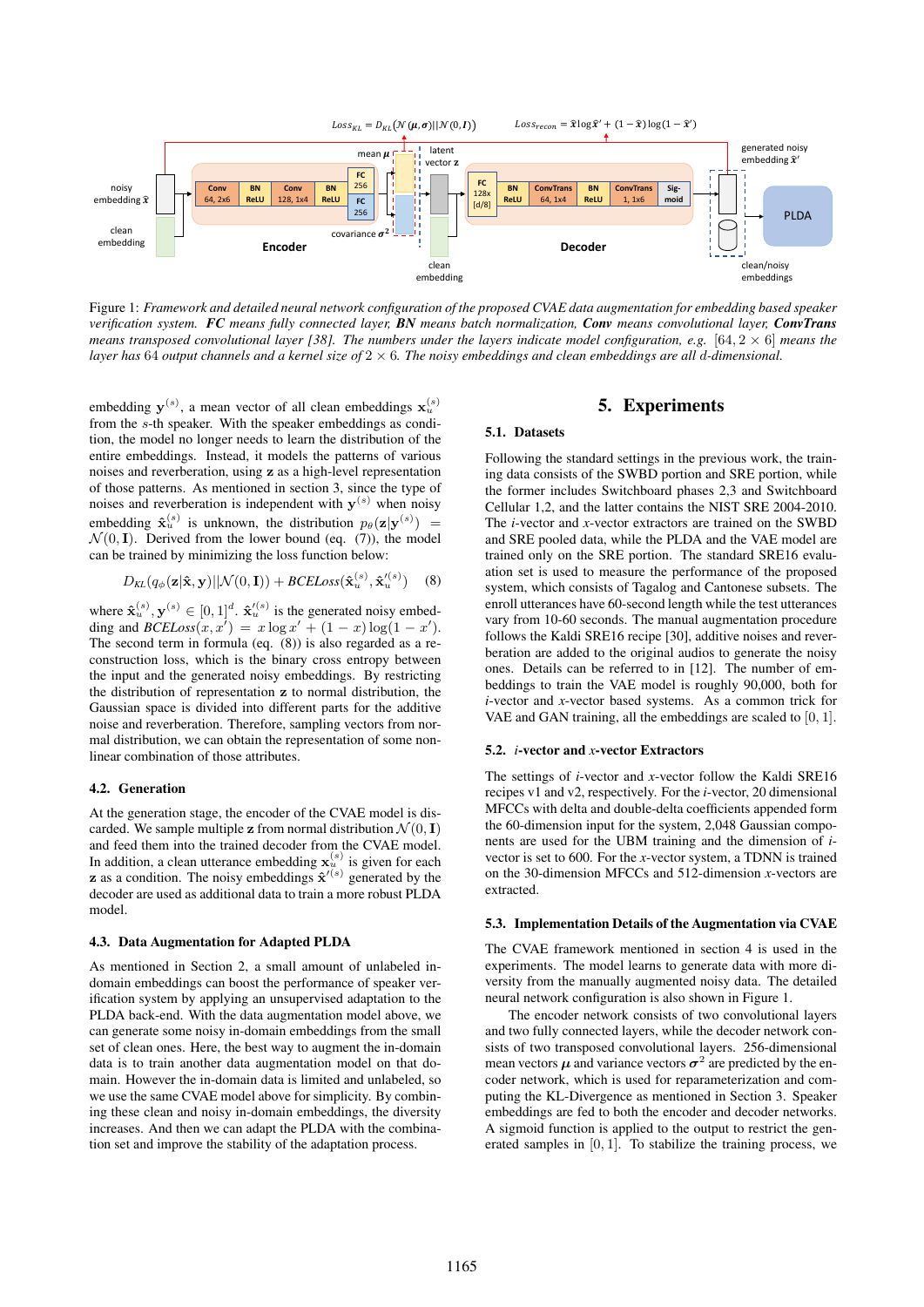also use batch normalization and leaky ReLU with 0.2 negative slope in both the encoder and decoder networks.

Adam optimizer with a learning rate of 3e−5 and default betas, (0.9, 0.999) is applied for optimizing both the encoder and the decoder networks. With a batch size of 128, we train the model on a single GPU for 10 epochs.

To augment the existing embeddings, we generate 10 noisy embeddings for each speaker with his/her clean embeddings and randomly sampled latent variables  $z \sim \mathcal{N}(0, I)$ , providing totally 42,500 augmented noisy embeddings, which is about half of the manually augmented data.

#### 5.4. Results and Analysis

As mentioned in previous sections, the proposed data augmentation approach is evaluated on two typical kinds of embeddings, *i*-vector and *x*-vector. Equal error rate (EER) and the minimum of the normalized detection cost function (minDCF,  $p<sub>target</sub>$  set as  $0.01$ ) are used for performance measurement.

Table 1: *Performance comparison for i-vector/PLDA SV system using different data augmentation methods. The amount of augmented data for different methods are comparable.*

|             | Data         | SRE16 Tagalog |        |            | <b>SRE16 Cantonese</b> |  |  |
|-------------|--------------|---------------|--------|------------|------------------------|--|--|
|             | Augmentation | EER $(\%)$    | minDCF | EER $(\%)$ | minDCF                 |  |  |
| PLDA        | none         | 18.13         | 0.7068 | 9.82       | 0.3951                 |  |  |
| +Adaptation |              | 17.84         | 0.6338 | 8.82       | 0.3591                 |  |  |
| PLDA        | manual       | 17.63         | 0.6961 | 9.42       | 0.3827                 |  |  |
| +Adaptation |              | 16.94         | 0.6105 | 8.30       | 0.3411                 |  |  |
| PLDA        | VAE.         | 17.45         | 0.7185 | 10.14      | 0.4088                 |  |  |
| +Adaptation |              | 15.83         | 0.5981 | 8.32       | 0.3461                 |  |  |
| PLDA        | VAE & manual | 17.20         | 0.7106 | 9.62       | 0.3940                 |  |  |
| +Adaptation |              | 15.54         | 0.5897 | 7.84       | 0.3331                 |  |  |

Table 1 shows the results of different augmentation methods based on the *i*-vector/PLDA based SV system. The VAE augmented system achieves comparable performance with the manually augmented system on both Tagalog and Cantonese evaluation datasets, while further performance enhancement could be obtained by combining the VAE and manually augmented data. The best performance is achieved by the proposed VAE augmentation approach with PLDA adaptation based on the *i*vector system, obtaining EER of 15.54% and 7.84% for Tagalog and Cantonese, respectively.

Table 2: *Performance comparison of different data augmentation methods for x-vector/PLDA based SV system. Results of GAN based data augmentation are from our previous work [17]*

|             | Data         | SRE16 Tagalog |        |          | <b>SRE16 Cantonese</b> |        |  |
|-------------|--------------|---------------|--------|----------|------------------------|--------|--|
|             | Augmentation | EER $(% )$    | minDCF | EER $(%$ |                        | minDCF |  |
| PLDA        | none         | 16.63         | 0.7121 | 7.57     |                        | 0.3451 |  |
| +Adaptation |              | 14.10         | 0.5420 | 5.77     |                        | 0.2523 |  |
| PLDA        | manual       | 16.16         | 0.7248 | 7.45     |                        | 0.3368 |  |
| +Adaptation |              | 12.79         | 0.5144 | 5.26     |                        | 0.2357 |  |
| PLDA        | GAN          | 16.54         | 0.7004 | 7.09     |                        | 0.3363 |  |
| +Adaptation |              | 12.42         | 0.5196 | 4.66     |                        | 0.2379 |  |
| PLDA        | GAN & manual | 16.59         | 0.7182 | 6.85     |                        | 0.3256 |  |
| +Adaptation |              | 11.68         | 0.4886 | 4.43     |                        | 0.2160 |  |
| PLDA        | <b>VAE</b>   | 16.44         | 0.7150 | 6.705    |                        | 0.3187 |  |
| +Adaptation |              | 12.04         | 0.4844 | 4.29     |                        | 0.2051 |  |
| PLDA        | VAE & manual | 16.13         | 0.7114 | 6.60     |                        | 0.3082 |  |
| +Adaptation |              | 11.86         | 0.4799 | 4.20     |                        | 0.2032 |  |

For the *x*-vector based systems, the results could be found in Table 2. Compared with the baseline system without data augmentation, all systems trained with augmented data achieve better performance. Moreover, for all the systems, PLDA adaptation consistently improves the performance. It could be noted that our previous GAN system achieves comparable results with the manually augmented system, while the GAN + manual system outperforms the manual one on both Tagalog and Cantonese evaluation set. The pure VAE system outperforms the manual system, while the VAE + manual system further enhances the system, achieving the best results. With the proposed augmentation method, we finally achieve 11.86% and 4.20% EER on Tagalog and Cantonese, respectively.

To give a more intuitive illustration of our proposed VAE data augmentation method, the detection error trade-off (DET) curves of different augmented *x*-vector systems are plotted in Figure 2 (Cantonese). It could be observed that the proposed methods are effective for both non-adapted and adapted PLDA.



Figure 2: *Detection error trade-off (DET) graph of different data augmentation methods on Cantonese for x-vector based system with PLDA. The dotted and concrete lines represent the non-adapted and adapted PLDA systems respectively. (Better viewed in color)*

### 6. Conclusions

Speaker embeddings are the dominating modeling methods for speaker verification. Despite the impressive performance by embeddings such as *i*-vector and *x*-vector, the system robustness in different application scenarios is still a problem. In this paper, we proposed to directly perform the data augmentation at the embedding level based on a conditional variational autoencoder. The CVAE-based approach outperforms the manually data augmentation approach and our previous GAN-based data augmentation method on the standard NIST SRE16 evaluation dataset. Combining with manually augmented embeddings, the performance was further boosted, where the best system achieved the EERs of 15.54% and 7.84% with *i*-vector/PLDA based systems and 11.86% and 4.20% with *x*-vector/PLDA based speaker verification for Tagalog and Cantonese, respectively.

#### 7. Acknowledgements

This work has been supported by the China NSFC projects (No. 61603252 and No. U1736202). Experiments have been carried out on the PI supercomputer at Shanghai Jiao Tong University.

#### 8. References

[1] D. A. Reynolds, T. F. Quatieri, and R. B. Dunn, "Speaker verification using adapted gaussian mixture models," *Digital signal processing*, vol. 10, no. 1-3, pp. 19–41, 2000.